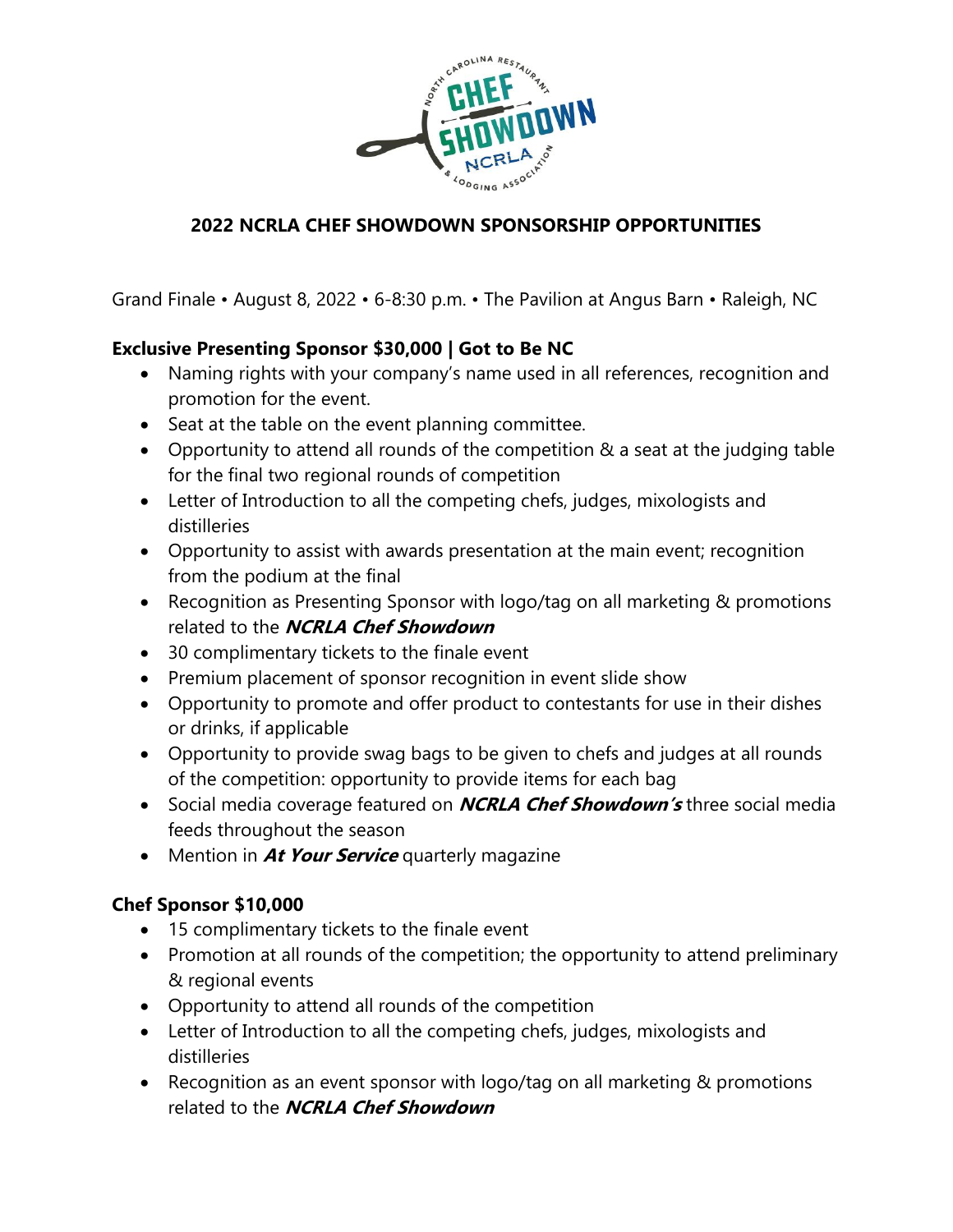

- Verbal recognition from the podium at the final event and sponsor recognition in event slide show
- Opportunity to promote and offer product to contestants for use in their dishes or drinks, if applicable
- Opportunity to provide items for the 'swag bags' given to the chefs and judges
- Social media coverage featured on **NCRLA Chef Showdown's** three social media feeds throughout the season
- Mention in **At Your Service** quarterly magazine

### **Exclusive Regional Sponsor \$7,500 | United Health Care**

- 10 complimentary tickets to the finale event
- Promotion at all rounds of the competition
- Opportunity to attend all rounds of the competition
- Letter of Introduction to all the competing chefs, judges, mixologists and distilleries
- Recognition as an event sponsor with logo/tag on all marketing & promotions related to the **NCRLA Chef Showdown**
- Verbal recognition from the podium at the final event and sponsor recognition in event slide show
- Opportunity to promote and offer product to contestants for use in their dishes or drinks, if applicable
- Social media coverage featured on **NCRLA Chef Showdown's** three social media feeds throughout the season
- Opportunity to provide items for the 'swag bags' given to the chefs and judges
- Mention in **At Your Service** quarterly magazine

#### **Exclusive Sanitation Solutions Sponsorship \$5,000 | Ecolab**

- 8 complimentary tickets to the finale event
- Opportunity to provide sanitation supplies at all competition rounds
- Letter of Introduction to all the competing chefs, judges, mixologists and distilleries
- Opportunity to attend regional rounds of the competition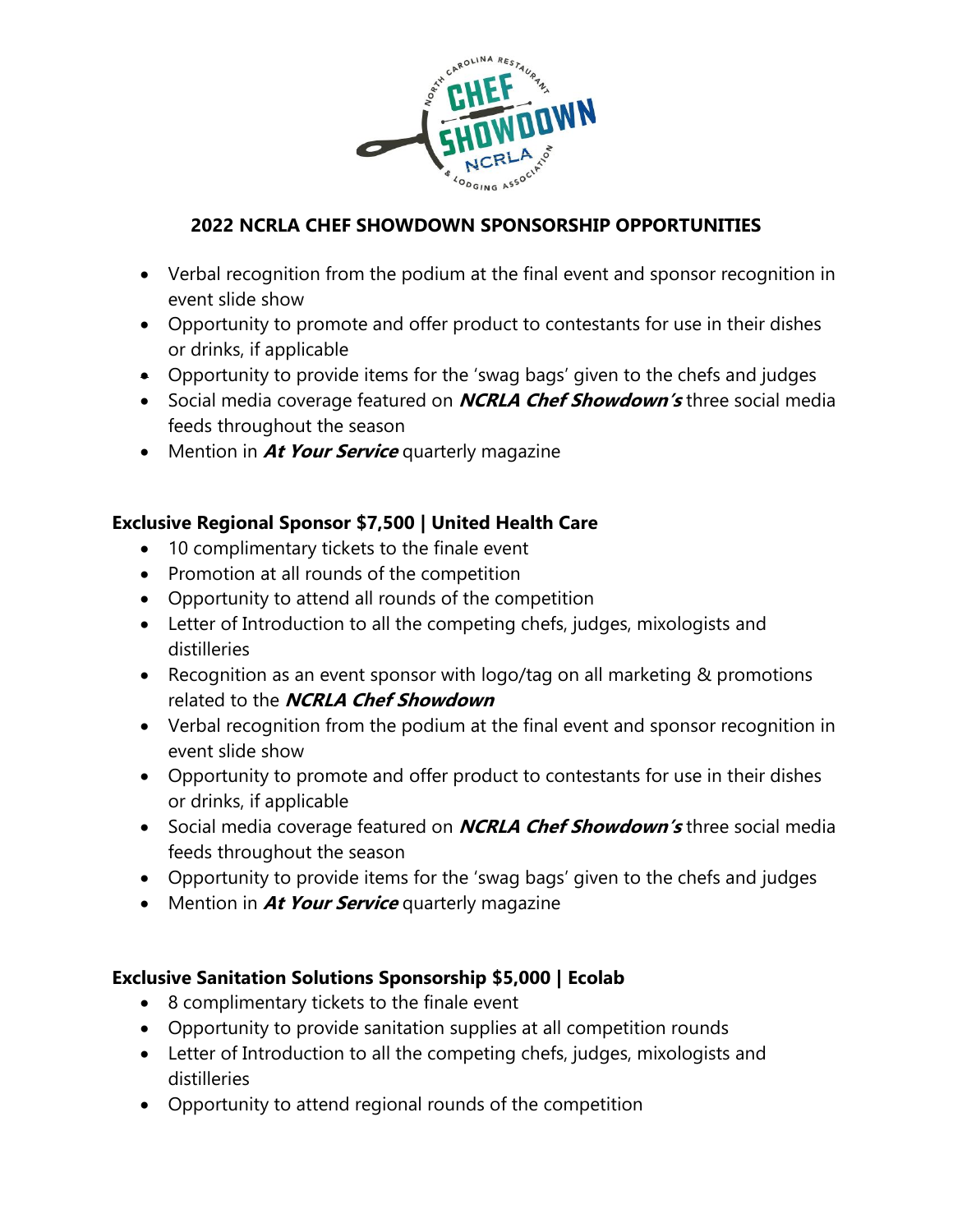

- Promo and signage at each round of competition
- Verbal recognition from the podium at the final event and sponsor recognition in event slide show
- Recognition as an event sponsor with logo/tag on all marketing & promotions related to the **NCRLA Chef Showdown**
- Opportunity to provide items for the 'swag bags' given to the chefs and judges
- Social media coverage featured on **NCRLA Chef Showdown's** three social media feeds throughout the season
- Mention in **At Your Service** quarterly magazine

### **Old North State Sponsor \$5,000**

- 8 complimentary tickets to the finale event
- Introduction to all the competing chefs, judges, mixologists and distilleries
- Opportunity to attend any of the preliminary rounds of the competition
- Recognition as an event Sponsor with logo/tag on all marketing & promotions related to the **NCRLA Chef Showdown**
- Visual and Verbal recognition from the podium at the Aug. 8 event
- Opportunity to promote and offer product to contestants for use in their dishes or drinks, if applicable
- Opportunity to provide items for the 'swag bags' given to the chefs and judges
- Social media coverage featured on **NCRLA Chef Showdown's** three social media feeds throughout the season
- Mention in **At Your Service** quarterly magazine

### **Eat and Drink Local Sponsor \$4,000**

- 8 complimentary tickets to the finale event
- Introduction to all the competing chefs, judges, mixologists and distilleries
- Recognition as an event Sponsor with logo/tag on all marketing & promotions related to the **NCRLA Chef Showdown**
- Visual and verbal recognition from the podium at the Aug. 8 event
- Opportunity to promote and offer product to contestants for use in their dishes or drinks, if applicable
- Opportunity to provide items for the 'swag bags' given to the chefs and judges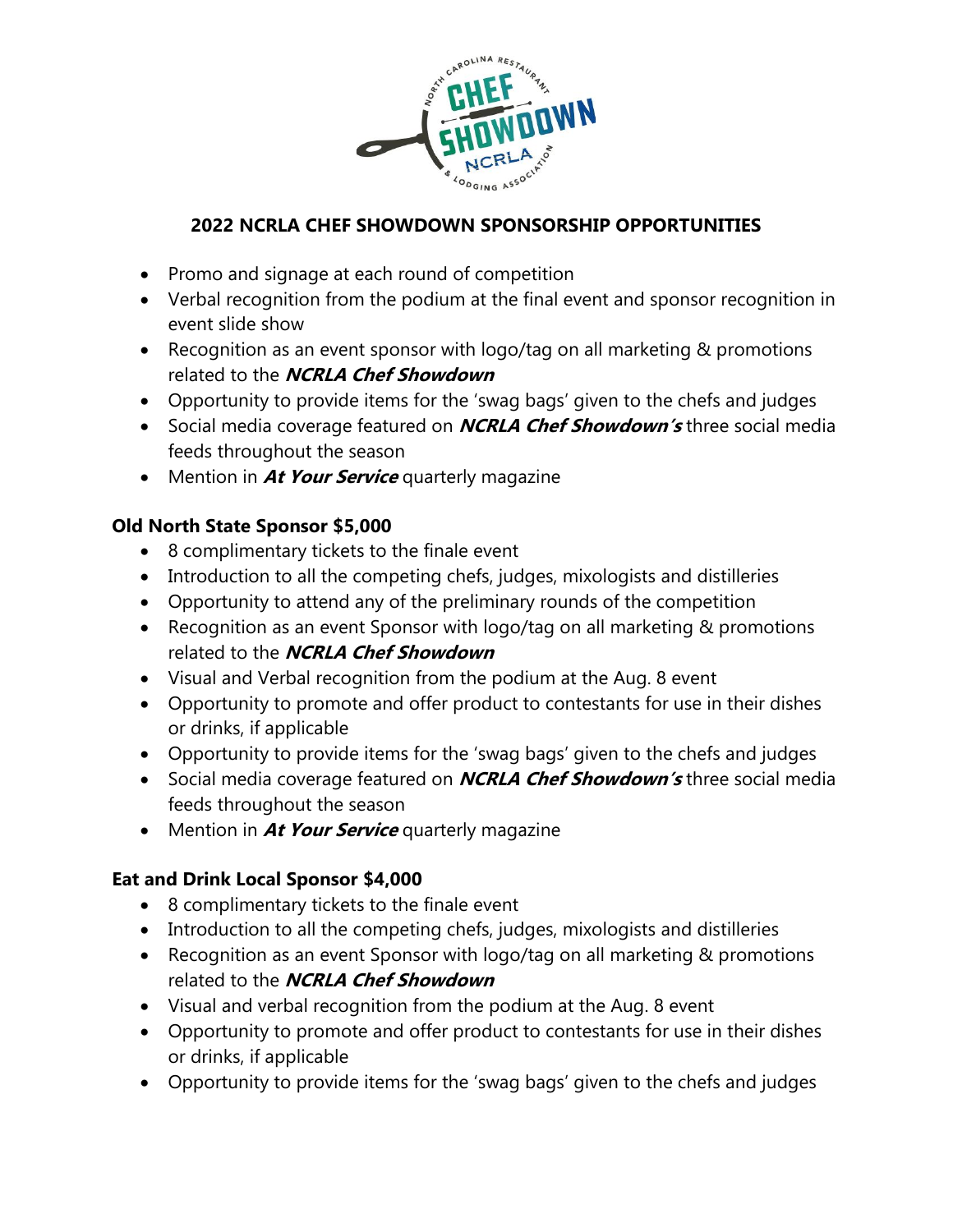

- Social media coverage featured on **NCRLA Chef Showdown's** three social media feeds throughout the season
- Mention in **At Your Service** quarterly magazine

#### **Culinary Sponsor \$3,000**

- 6 complimentary tickets to the finale event
- Introduction to all the competing chefs, judges, mixologists and distilleries
- Opportunity to promote and offer product to contestants for use in their dishes or drinks, if applicable
- Visual Recognition at the Aug 8 Grand Finale
- Recognition as an event sponsor with company name on all marketing & promotions related to the **NCRLA Chef Showdown**
- Opportunity to provide items for the 'swag bags' given to the chefs and judges
- Social media coverage featured on **NCRLA Chef Showdown's** three social media feeds throughout the season
- Mention in **At Your Service** quarterly magazine

#### **Hospitality Sponsor \$2,000**

- 4 complimentary tickets to the finale event
- Introduction to all the competing chefs, judges, mixologists and distilleries
- Opportunity to promote and offer product to contestants for use in their dishes or drinks, if applicable
- Visual Recognition at the Aug 8 Grand Finale
- Recognition as an event sponsor with logo/tag on all marketing & promotions related to the **NCRLA Chef Showdown**
- Social media coverage featured on **NCRLA Chef Showdown's** three social media feeds throughout the season
- Opportunity to provide items for the 'swag bags' given to the chefs and judges
- Mention in **At Your Service** quarterly magazine